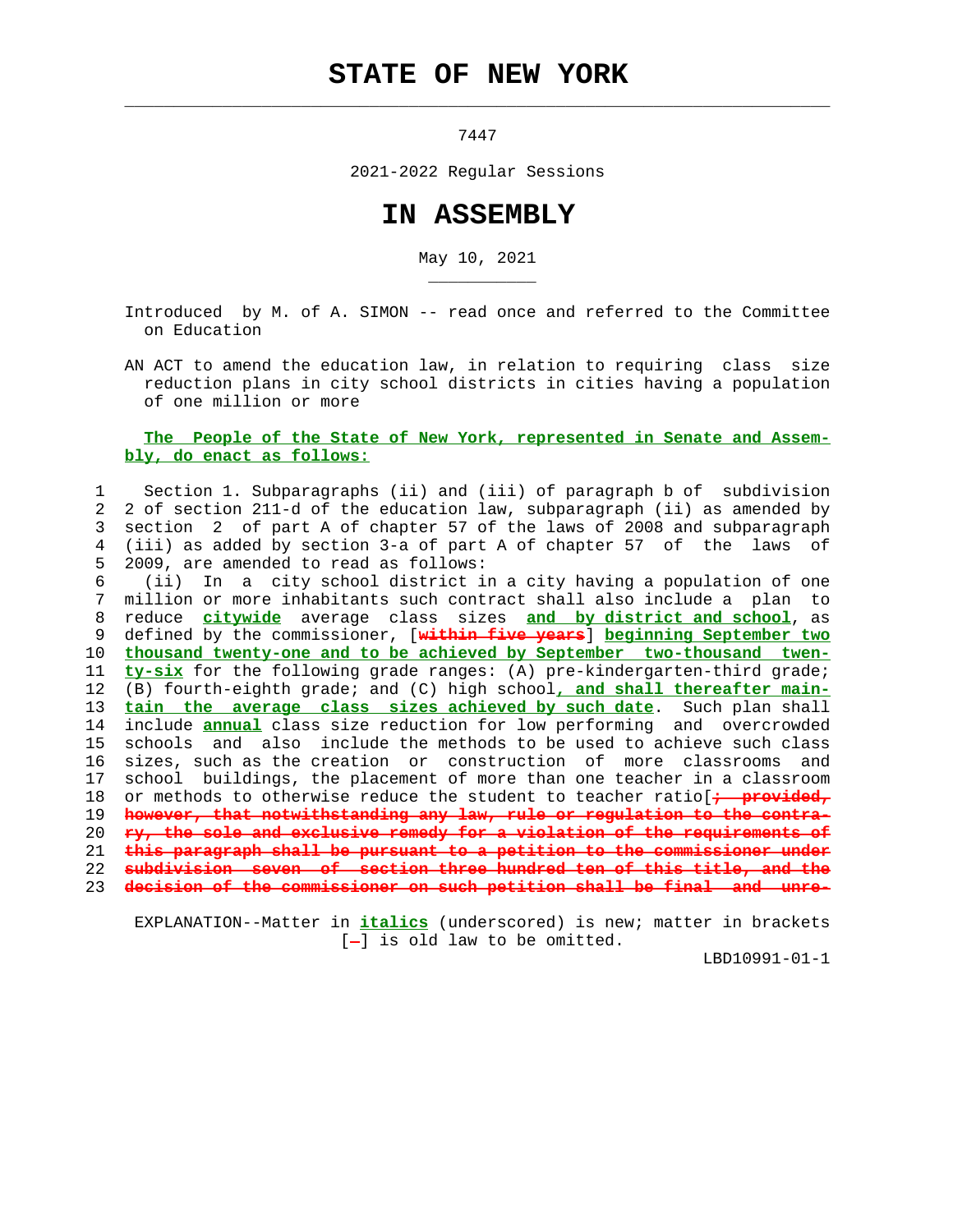A. 7447 2

 1 **viewable**] **but only as a temporary measure until more classrooms are made** 2 **available in conformance with the plan**. 3 (iii) A city school district in a city having a population of one 4 million or more inhabitants shall prepare [**a report**] **annual reports, on** 5 **the dates set forth below,** to the commissioner on the status of the 6 implementation of its plan to reduce average class sizes pursuant to 7 subparagraph (ii) of this paragraph. Such report shall **be publicly** 8 **released and posted on the city school district's websites, and the** department shall identify all schools that received funds targeted at 10 class size reduction efforts pursuant to the requirements of this 11 section and provide the following information regarding such schools: 12 (A) the amount of contract for excellence funds received by each 13 school and the school year in which it received such funds; 14 (B) a detailed description of how contract for excellence funds 15 contributed to achieving class size reduction in each school that 16 received such funding including specific information on the number of 17 classrooms in each school that existed prior to receiving contract for 18 excellence funds and the number of new [**classrooms**] **classes** that were 19 created in each school for each year such funding was received, the 20 number of classroom teachers that existed in each school prior to 21 receiving contract for excellence funds and the number of new classroom 22 teachers in each school for each year such funding was received, the 23 student to teacher ratio in each school prior to receiving contract for 24 excellence funds and the student to teacher ratio in each school for 25 each year such funding was received; 26 (C) the actual student enrollment for the two thousand [**six**] 27 **twenty**--two thousand [**seven**] **twenty-one** school year, the actual student 28 enrollment for the two thousand [**seven**] **twenty-one**--two thousand [**eight**] 29 **twenty-two** school year, the actual student enrollment for the two thou- 30 sand [**eight**]**twenty-two**--two thousand [**nine**] **twenty-three** school year, 31 **the actual student enrollment for the two thousand twenty-three--two** 32 **thousand twenty-four school year, the actual student enrollment for the** 33 **two thousand twenty-four--two thousand twenty-five school year,** and the 34 projected student enrollment for the two thousand [**nine**] 35 **twenty-five**--two thousand [**ten**] **twenty-six** school year for each school 36 by grade level; 37 (D) the actual average class sizes for the two thousand [**six**] 38 **twenty**--two thousand [**seven**] **twenty-one** school year, the actual average 39 class sizes for the two thousand [**seven**] **twenty-one**--two thousand 40 [**eight**] **twenty-two** school year, the actual average class sizes for the 41 two thousand [**eight**] **twenty-two**--two thousand [**nine**] **twenty-three** school 42 year, and the projected average class sizes for the two thousand [**nine**] 43 **twenty-three**--two thousand [**ten**] **twenty-four** school year for each school 44 by grade level **and for each year thereafter until the class size goals** 45 **are achieved**; [**and**] 46 (E) **the annual capital plan for school construction and leasing to** 47 **show how many classrooms will be added in each year and in which schools** 48 **and subdistricts to achieve the class size reduction goals;** 49 **(F) how the school capacity and utilization formula is aligned to the** 50 **class size goals in the city school district's class size reduction** 51 **plan; and** 52 **(G)** the schools that have made insufficient progress toward achieving 53 the class size reduction [**goals outlined**] **contained** in the approved five 54 year class size reduction plan pursuant to subparagraph (ii) of this 55 paragraph and a detailed description of the actions that will be taken 56 to reduce class sizes in such schools.